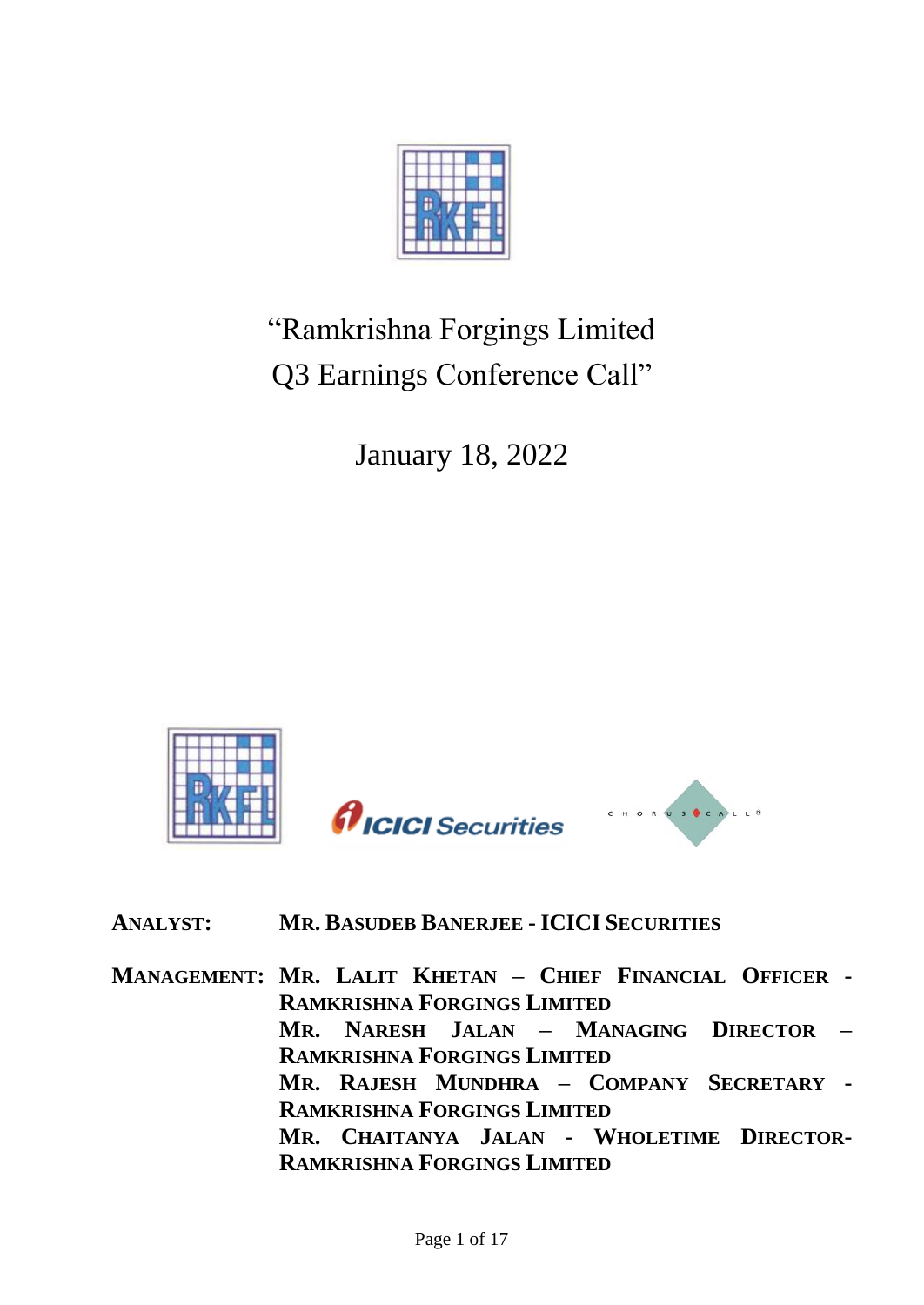

**Moderator:** Ladies and gentlemen good day and welcome to Ramkrishna Forgings Q3 earnings conference call hosted by ICICI Securities Limited. As a reminder, all participant lines will be in the listenonly mode and there will be an opportunity for you to ask questions after the presentation concludes. Should you need assistance during the conference call, please signal an operator by pressing "\*" then "0" on your touchtone phone. Please note that this conference is being recorded. I now hand the conference over to Mr. Basudeb Banerjee from ICICI Securities. Thank you and over to you Sir!

**Basudeb Banerjee:** Thank you. Thanks to management of Ramkrishna Forgings for giving us the opportunity to host the Q3 fiscal 2022 results concall. I would like to invite Mr. Naresh Jalan, Managing Director of Ramkrishna Forging and Mr. Lalit Khetan, Chief Financial Officer of Ramkrishna Forging to give initial comments on results and then go with the Q&A. Over to Sir!

Lalit Khetan: Thank you, Basudev. Good evening and a very warm welcome to everyone present on the call. Along with me I have Naresh Jalan, our Managing Director, Mr Chaitanya Jalan, our Wholetime Director , Mr. Rajesh Mundra, Company Secretary and SGA, our Investor Relation Advisors.

> Hope you all have received our investor presentation by now; for those who have not you can view them on the stock exchanges and the company website. We hope and pray that you and your loved ones are safe, healthy and secure. We hope you all are following the best safety protocols and staying safe from this pandemic. I would like to start my opening remarks with key business highlights for the quarter.

> During the quarter we managed to receive contact worth Rs.220 Crores from six contracts from various geographies and for different business verticals. These orders include an LOI for front axle wheels which is a new business addition. During the quarter, one of the leading European OEMs in the mining and earthmoving industry has approved our new Jamshedpur Fabrication Facility, which will result in start of serial production from that facility. This facility has enabled us to expand our presence in the railway sector which is an important component of sector diversification strategy.

> We are in continuous discussion with domestic and international customers for further orders to deepen our reach and strengthen the customer's relationships, we have opened new offices in South America, Russia and two more offices in Europe. These new offices in addition to our existing offices in United States, Mexico and Turkey will enable us to pursue our strategy of increasing our exports business more rigorously.

> Overall, we have a strong inflow of orders and with new capacity commissioned during last quarter we are very well placed to convert these orders to revenue which could lead to improvement in operating leverage as well as profitability. With strong demand, improved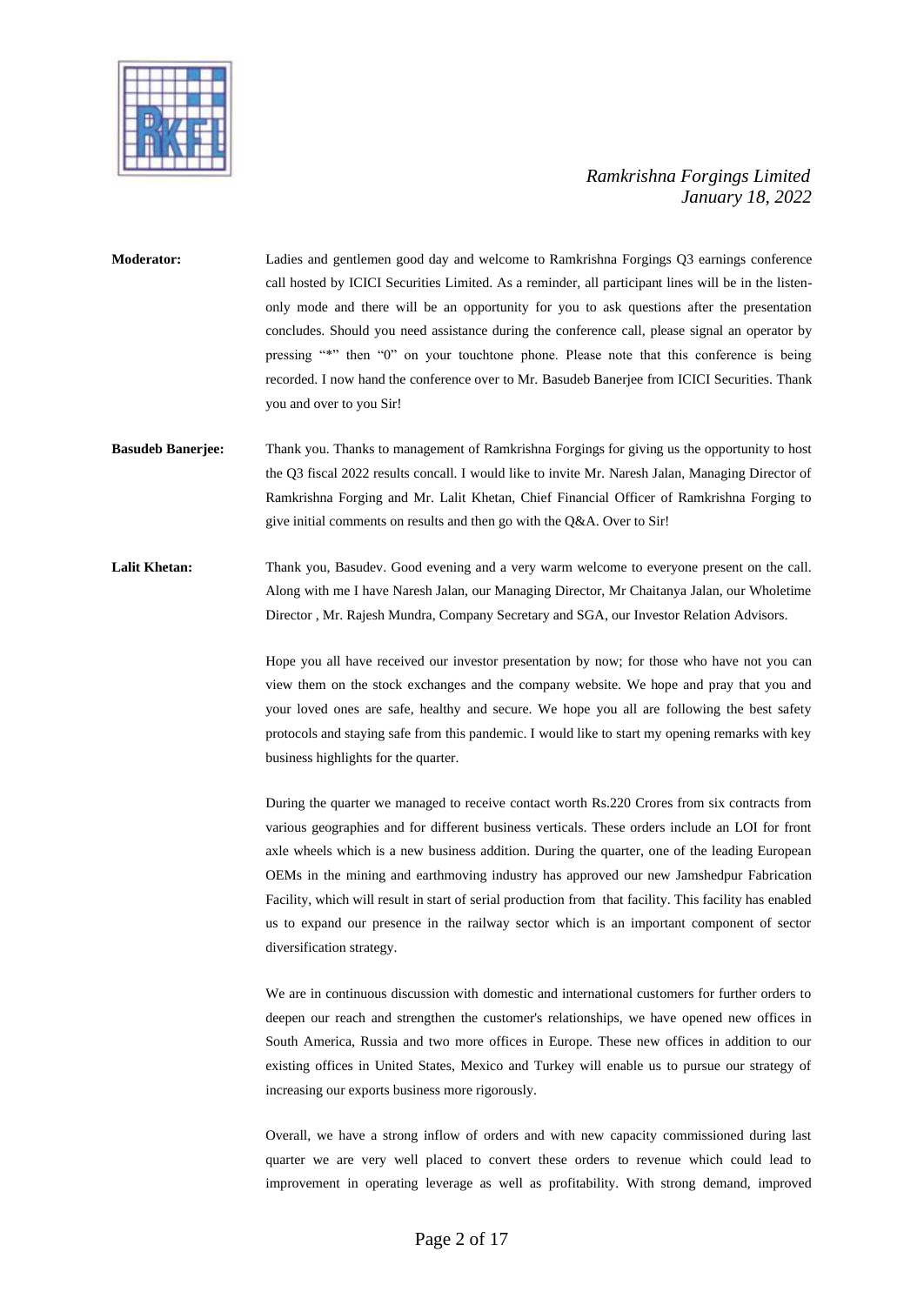

capacity utilization, the addition of new contracts and disciplined cash management would help us generate adequate cash flow and help us to be debt free in next three years time.

We are continuously working to reduce the risk of our product portfolio by diversifying across segments, customers and geographies. During the quarter, we added customers from various customers and geography and also signed an MoU which ePropelled, USA to capture the growth in EV segments.

Highlights for the quarter is our foray into EV space, we signed MoU with ePropelled to manufacture their patented dynamic Torque switching PM that is EDTS Technology. This technology will offer India's light EV manufactures on an innovative energy saving solution for the rapidly growing e-mobility market. According to the terms of the agreement, we will both collaborate on the development of e-Axle products based on ePropelled patented dynamic for this EDTS technology. This increases power deficiency by at least 15%, allowing manufacturers to reduce the size and cost of their battery pack.

On the sustainability front, we have hired PwC during the quarter to assist us in integrating and implementing our ESG roadmap. Our ESG commitment will be reflected in our business practices which will be environmentally and seriously responsible and will be supported by strong corporate governance and led to long-term business sustainability.

We are also working towards increasing automation and incorporating latest technology into our manufacturing process, a step in that direction is the implementation of industry 4.0 at our manufacturing unit. We are targeting that within the next one year all our manufacturing units will be industry 4.0 compliance.

I would also like to highlight that recently we have been awarded the prestigious overall supplier excellence for Engineering Components Award for the year 2021 at Volvo Eicher Commercial Practice Supplier Conference. This award reflects our commitment to customer satisfaction and our focus on quality. Even though the pandemic situation remains uncertain the robust demand in the domestic market and our export gives us confidence that we will do well in the future, the high global demand for Indian made components combined with the emphasis on EV has created a slew of opportunities for component manufacturers like us.

Our components have been well accepted by the global OEMs and we have started growing our business with them. The automotive industry is heading into 2022 with a positive attitude in its pursuit of pre-pandemic level of sales value and having laid a solid foundation in 2021. Thank you. That is all from my side.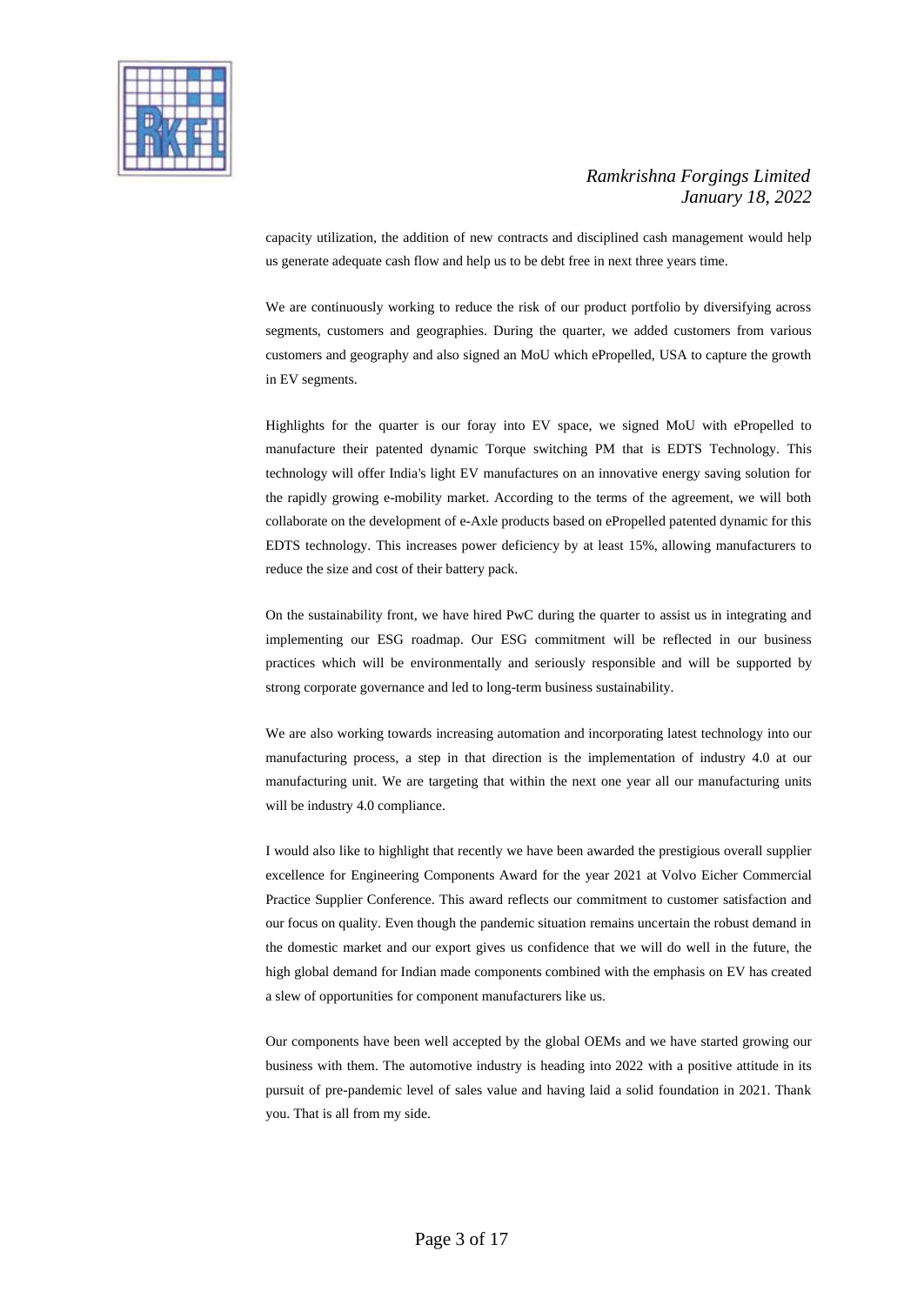

- **Moderator:** Thank you. Ladies and gentlemen, we will now begin the question and answer session. Ladies and gentlemen, we will wait for a moment while the question queue assembles. The first question is from the line of Abhishek Jain from Dolat Capital. Please go ahead.
- **Abhishek Jain:** Thanks for the opportunity and congrats for a strong set of numbers. Sir, in last quarter you had higher than normal inventory that was lying at your warehouses as material was not pulled by the customer due to the semiconductor issue. This quarter also semiconductor supply challenges continue and your nine month FY2022 production was 35% higher than the sales. Despite there is an impressive dispatches in export, so I just wanted to understand the growth strategy behind all this of building high inventory. Are we expecting sudden ramp up in demand as far as the inventory has got up significantly?
- **Naresh Jalan:** Basically Abhishek we are working with our export customers on daily basis because of semiconductor issues in terms of building inventories in warehouses and I think we are seeing green shoots in the semiconductor issue and pull from the customer end. Right now the logistics is a very big issues in terms of dispatches from India to Europe or North America so considering that we are working with the customers to build inventory in the warehouse so that as and when the semiconductor issue is resolved and the demand is there we do not get stuck with their shipments.
- **Abhishek Jain:** So, what is the inventory level now? Is it higher than the normal and can it impact numbers in the coming quarters?
- **Naresh Jalan:** I think first six months there was a higher level, but last three months we have been able to liquidate some of the inventory and I think this quarter there will be a significant inventory reduction both in plant as well as the customer end.
- Abhishek Jain: But this quarter the production is much higher than the sales, so once probably there is?
- Naresh Jalan: I am talking about the current quarter.
- **Abhishek Jain:** Is there risk related with the inventory build up because of this change in the prices because the commodity prices have almost topped out. So going ahead if prices goes down?
- Naresh Jalan: I do not think commodity prices have topped up. Commodity prices are pretty stable and we do not expect any major downturn in the commodity prices.
- Abhishek Jain: But despite the commodity prices the export realization has improved 5% quarter on quarter is it because of high utilization of the heavy pressline and geography mix means higher revenue from Europe in this quarter?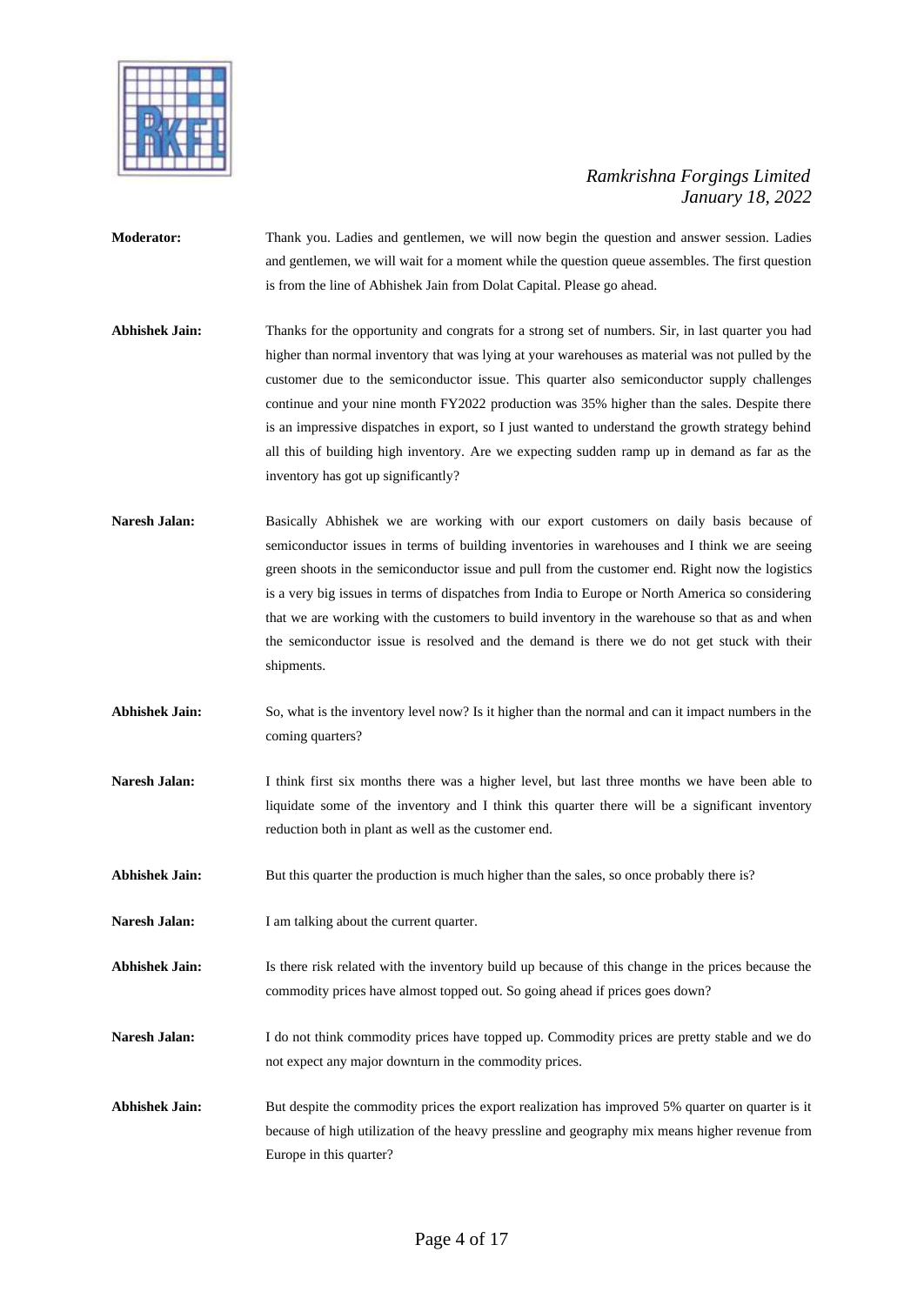

Lalit Khetan: It is almost static, Abhishek. Last quarter Q2 and Q3 export realisation is almost at 227,000 per ton. **Abhishek Jain:** 227,000 okay fine, but as far our calculation it is coming 251,000 because we are not including the tax? Lalit Khetan: The portion freight realized from the customer that has to be excluded from the purpose of realization, 24 Crores we have realized on account of ocean freight during the quarter so if you reduce that will drop to 227,000 this quarter. **Abhishek Jain:** So it means the change in the realization because of the change in the freight rate during this quarter? Lalit Khetan: No. We always calculate realization without freight. What extra freight we are getting from the customers on account of increase in freight that we are excluding for the calculating per ton realization so that is why you will see there is consistent realization from the last quarter. We are almost near to last quarter realization. **Abhishek Jain:** Sir I had the next question on the non-auto side we have seen a significant jump in the revenue contribution in the nine months and now it appears about 20% of the total sales so what is the status in terms of the different segment. You had also mentioned that you had won a large order in oil and gas segment for US and Dubai. Have you started supply that is why the non-order segment has jumped in the last nine months? **Naresh Jalan:** Abhishek, oil and gas whatever order wins have been there, they are going to get into serial production only in the next financial year. We have sent samples, which are on field trials and other thing. They are going to convert into major sales in the next financial year. **Abhishek Jain:** What is the reason of jump in the non-auto side contribution that is around 20% in last nine months? **Naresh Jalan:** Basically existing components have started which were developed previously and were not on non moving side has started moving and because of the crude pricing the demand is back in the oil and gas segment. **Abhishek Jain:** So this revenue you are getting from the oil and gas segment? Naresh Jalan: Oil and gas segment we are getting and we are getting from the earthmoving equipment segment. **Abhishek Jain:** Earthmoving equipment also. So what is your revenue guidance for the non-auto side in the next

financial year in FY2023?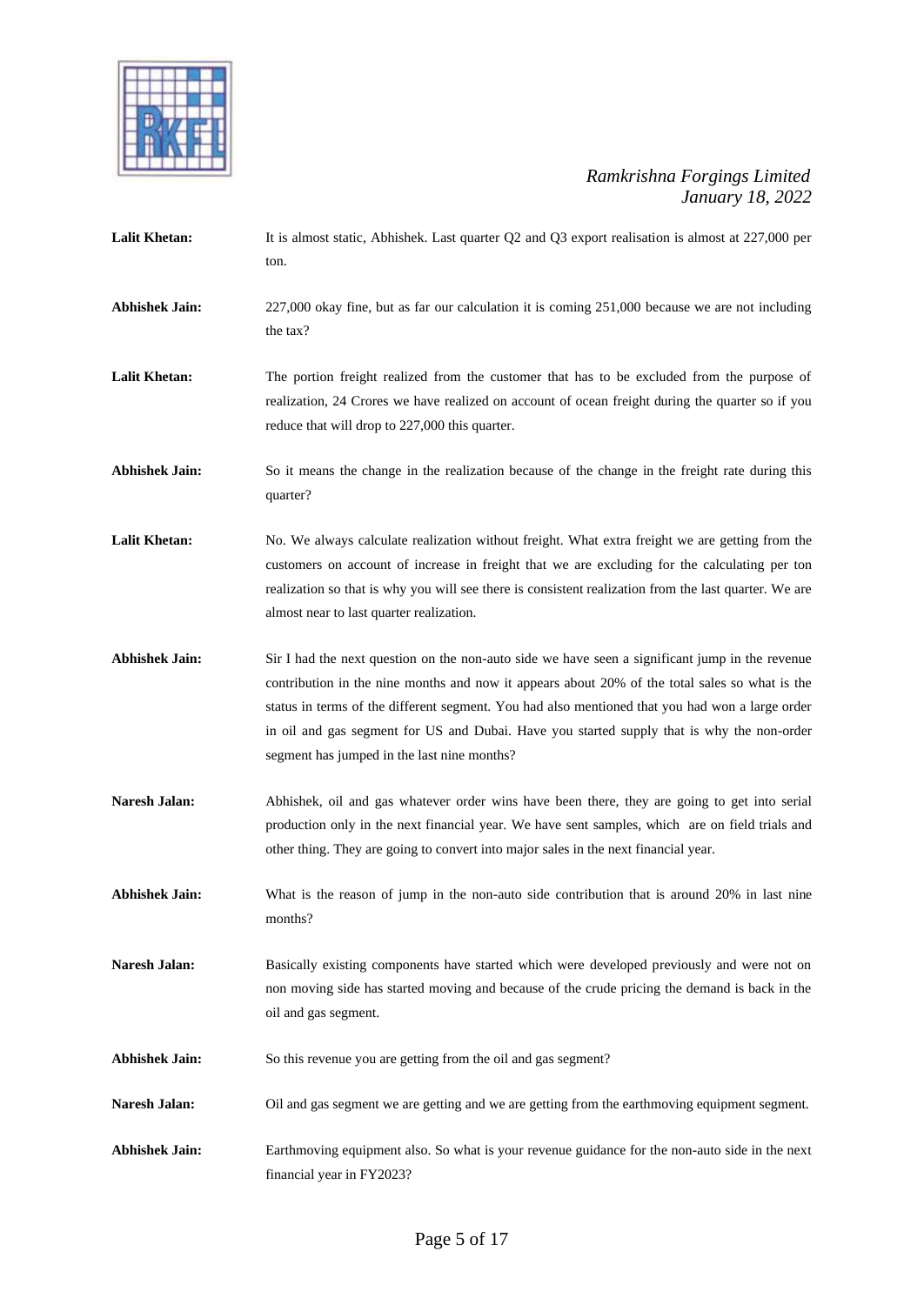

- Naresh Jalan: I think FY2023 is still to come. I think we will wait for sometime before we get into FY2023 guidance.
- Abhishek Jain: Sir my last question is related with the tax rate that has gone up to 35% so just wanted to know what would be the effective tax rate in the coming years. I mean FY2023 and 2024 that will be quite helpful for us?

Lalit Khetan: Abhishek, FY2022 and FY2023 we are carrying right now some MAT credit which will be utilized fully then we will shift to the 25% tax rate that is sometime in FY2023 and FY2024.

**Abhishek Jain:** Thank you Sir. That is all from my side.

**Moderator:** Thank you. The next question is from the line of Mitul Shah from Reliance Securities. Please go ahead.

- **Mitul Shah:** Sir thank you for giving me this opportunity and congratulations for strong performance. Sir my question is pertaining to conversion of this production volume to the finished products which appears to be very high on Q-on-Q basis. For example, last quarter our production was close to 37,000 and we sold around 29,000 tonnage whereas in this quarter our production is around close to 34,000 whereas sales is 29,000 so if I do that maths conversion of whatever we produce and the finished good sales it comes to 85% compared to last quarter 73%, so of course there would be some inventory adjustment also, but is there any benefit or any coming home a change of process or product mix anything on this?
- **Naresh Jalan:** No. I think there is no change in product mix or anything coming in. Basically we had consciously built inventory in previous quarters. Looking into the spurt in demand both in export and domestic and from the third quarter onwards we have started reducing inventory in a strategic manner along with discussions with our key buyers and you will see significant reduction what you are seeing right now of 73% odd it has moved to 85%, you will see further improvement in this quarter.
- **Mitul Shah:** So Q4 that number could be even higher than 85% is what you are saying?

**Naresh Jalan:** Yes.

- Mitul Shah: But on a steady basis after may be one or two quarter once the inventory normalizes what should be this conversion range for FY2023?
- **Naresh Jalan:** It should be around 85% to 87%.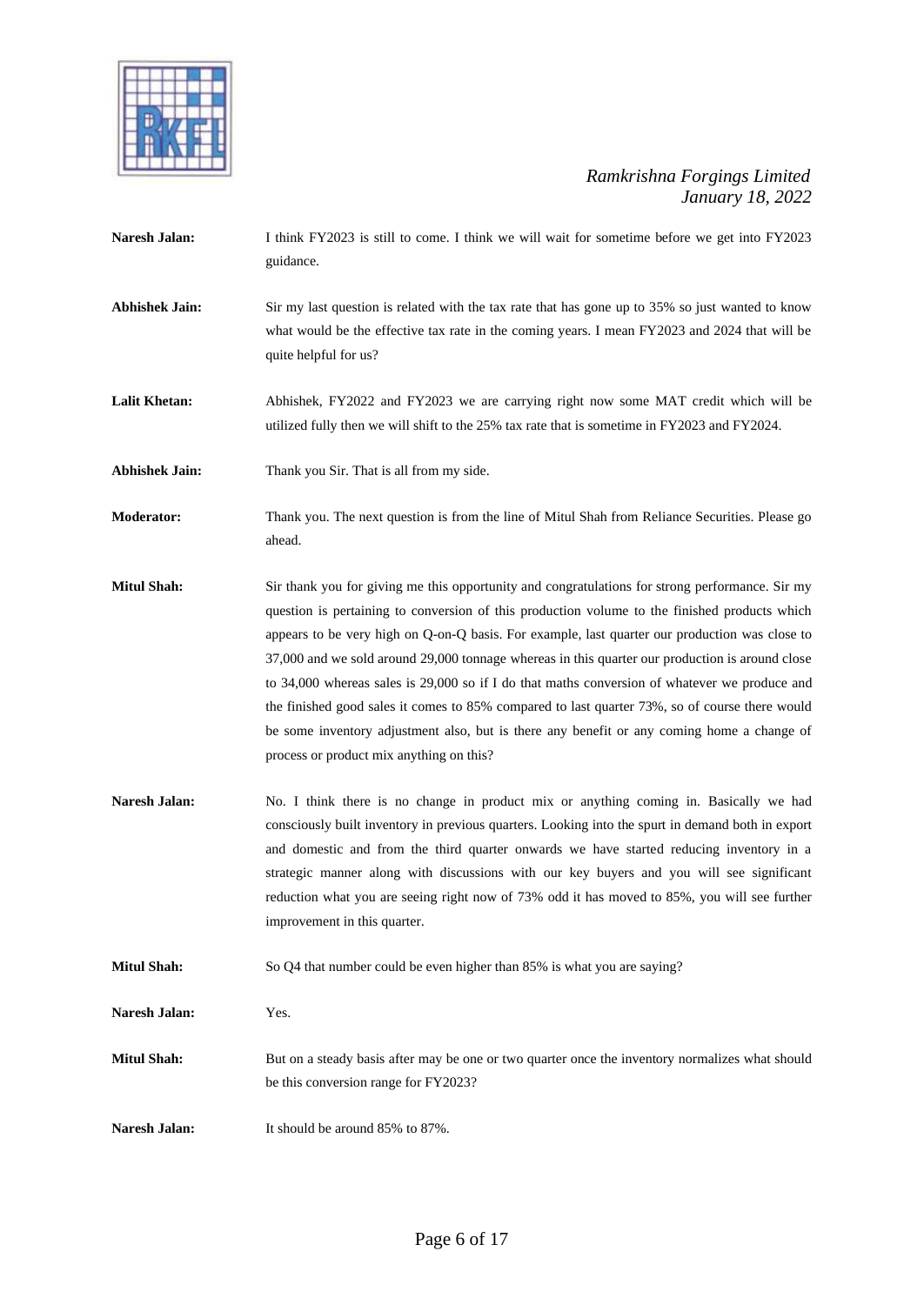

- **Mitul Shah:** Second question is on, outlook on the North America truck side as the majority of this customers generally indicate it is a beginning of calendar year indication about the CY2022 so what is the reading from their discussion?
- **Naresh Jalan:** Probably if you see the order backlog is very huge and as and when this order book, this chip conductor issue is resolved we will see a sudden spurt in dispatches and equally demand. Right now there is a demand but there is no point booking orders where in there is no clarity of delivery that is the reason when you see the Class 8 numbers in first week of every month, they are not very encouraging only because there is a huge backlog in the system because of this semiconductor issue and that is the reason demand is not reflecting, but we are expecting from February onwards the semiconductor issue should get partially resolved wherein you will start seeing from March onwards encouraging numbers in order book.
- Lalit Khetan: Generally it should be one to two months, if it came down from our getting orders and delivery to their production so we get at least intimation two months before so right now if you are indicating March as a normal we are getting got orders.
- **Naresh Jalan:** We have already started seeing green shoots in the pipeline and we expect that in this whole year calendar year 2022 should be equally good as calendar year 2021 was.
- **Mitul Shah:** In other word what could be the loss of business in terms of volume towards in this nine months which may get until or to next financial year because of this semiconductor thing?
- Naresh Jalan: I do not think there is any loss to us in terms of finances. If you see our exports in this month, last quarter also has been encouraging and for the whole year we are close to around much above the guidance. We had in the year starting looked at exports of 850 Crores to 900 Crores and I think we are well above nearing the target of 900 plus Crores of exports for full year. As per meI do not think we are making any loss of business.
- **Mitul Shah:** My question is in the sense that whatever loss to this customers, your customer OEMs in terms of loss of production due to semiconductor what they could have made which did not happen because of the semiconductor which can go to the next level?
- Naresh Jalan: I cannot predict what my customer has done in terms of their balance sheet or what losses they have made. I can predict only as per my requirement. I do not see any downtick in the requirements for offtake, which customers buys from me, so I will not be able to more elaborate that what customer loss has been or what customer has made losses, these things I do not go and ask customers.
- **Mitul Shah:** I am coming purely from the volume point of view that what volume we can see as an extra volume in this calendar year which did not happen last year?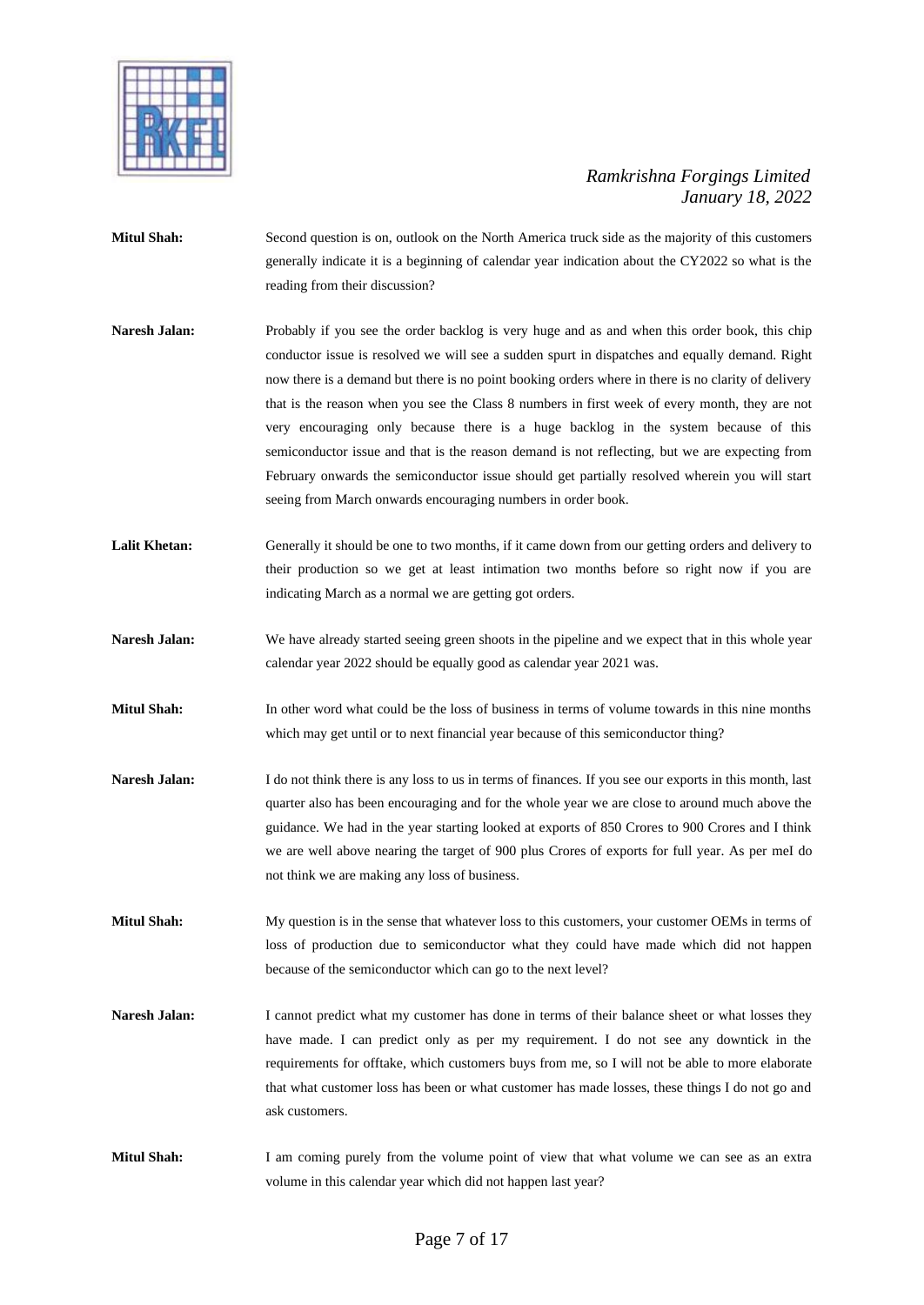

- **Naresh Jalan:** Vis-à-vis last year what I can say basically we should expect a similar export volumes in North America. What we have done in the last year should reflect in the current year in the same volumes.
- **Mitul Shah:** Yes Sir that is helpful. Sir on the LCV side if you could throw some more light what is our now current status in terms of contribution as well as market share?
- **Naresh Jalan:** It is gradually growing us. We are making big indoors into LCV market and that is the reason LCV market is more predictable and stable and that is the reasons our exports are not falling and we are doing considerably well. We have also opened a new geography in LCV, Russia and I think we are doing pretty well. Our field trials are over and last quarter we dispatched close to three containers worth of material which was worth about three and half to four Crores rupees to Russia also.
- **Mitul Shah:** Sir lastly on railway side?
- **Naresh Jalan:** Railways have started opening up. I think this quarter onwards we should start seeing good order uptick for railways. I think we should be back to normal close to around three and half to four Crores per month business in railways and from first quarter of next financial year I think we should at least double what we are doing currently.
- **Mitul Shah:** Sir just last clarification or more detail if you can help us with this PwC helping on ESG side, so can you give more details on this and what is the industry 4.0 compliant in which we highlighted in our PPT as well as press release?
- Lalit Khetan: I will repeat. This PwC is right now evaluating the ESG target for the company and they are in the process of preparing the entire ESG roadmap and once that roadmap will be ready and then we will decide on our ESG target and that we will appropriately announce what is the target of the company on the ESG front and I think it is two or three months away right now.
- **Vipul S:** Sir this industry 4.0 compliant, what is that exactly?
- **Naresh Jalan:** Industry 4.0 is basically mapping the efficiency of each plant and with this being compliant we will be able to understand what are the opportunities within the plant to ramp up the production and improving capacity utilization, right now we are fully dependent on the operator but after implementation of industry 4.0 it will be automatic deliverables in terms of capacity of the machine and what has been delivered by the operators, so we can look at ramping of capacity with this.
- **Mitul Shah:** It will improve efficiency as well as margins also going forward.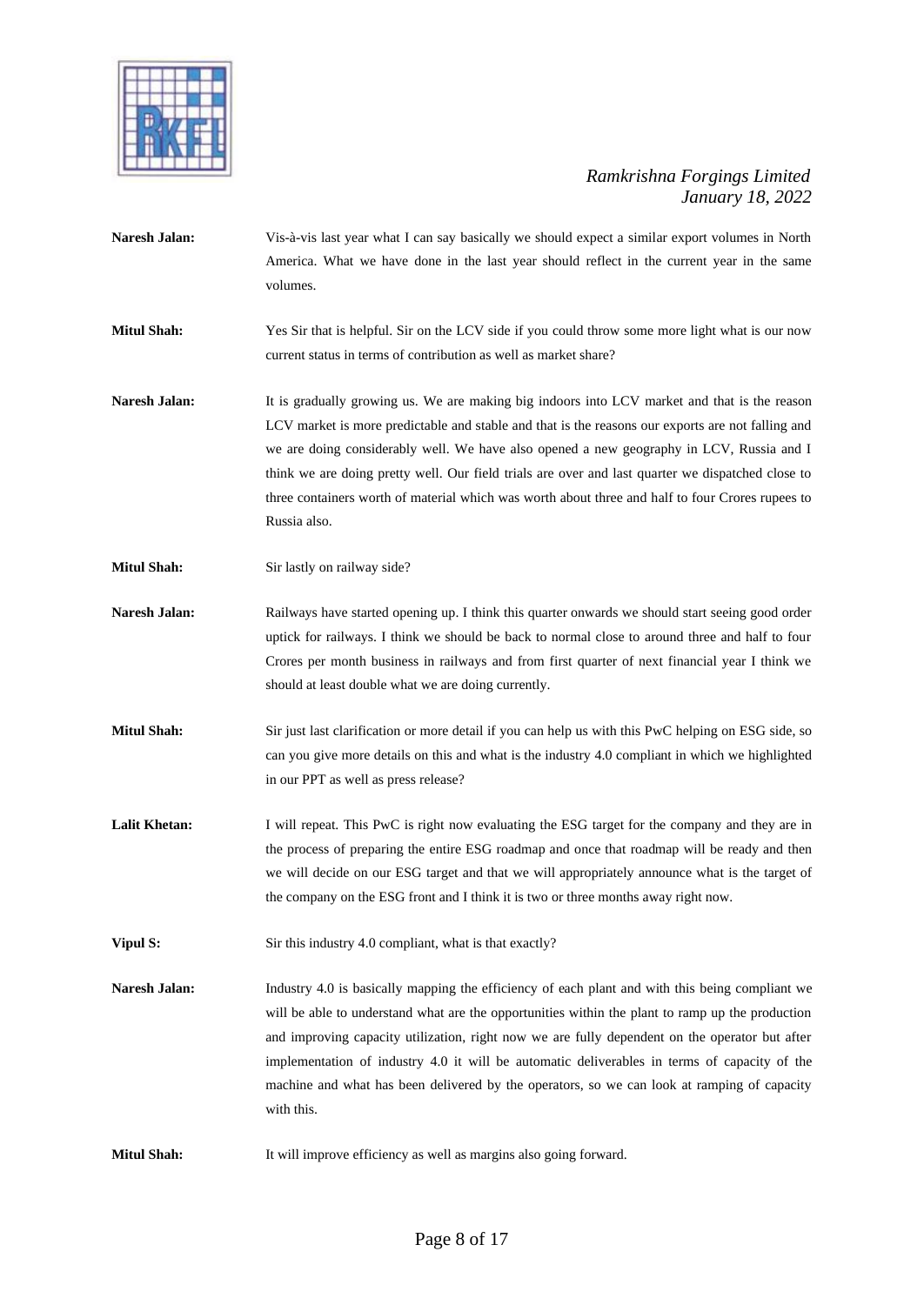

| <b>Naresh Jalan:</b>  | Yes.                                                                                                                                                                                                                                                                                                                                                                                   |
|-----------------------|----------------------------------------------------------------------------------------------------------------------------------------------------------------------------------------------------------------------------------------------------------------------------------------------------------------------------------------------------------------------------------------|
| <b>Vipul S:</b>       | Thank you very much. All the best.                                                                                                                                                                                                                                                                                                                                                     |
| Moderator:            | Thank you. Next question is from the line of Rishikesh Oza from RoboCapital. Please go ahead.                                                                                                                                                                                                                                                                                          |
| <b>Rishikesh Oza:</b> | Sir my question if you could please indicate what revenue growth and EBITDA margins we<br>would be maintaining in FY2023 and FY2024?                                                                                                                                                                                                                                                   |
| <b>Naresh Jalan:</b>  | I think FY2023 or FY2024, we are yet to budget our annual business then and we will wait for<br>this quarter to be over before we comment on FY2024.                                                                                                                                                                                                                                   |
| <b>Rishikesh Oza:</b> | Okay no problem and margin side if you could comment.                                                                                                                                                                                                                                                                                                                                  |
| <b>Naresh Jalan:</b>  | Only after the business plan is made we will be able to comment on the margins or anything.<br>Whatever margins right now we are working is already up and you can see it. We are consistently<br>maintaining 23% and above margins in the last three quarters. I think we can safely say this<br>trajectory is already there and we are aiming for much higher margins going forward. |
| <b>Rishikesh Oza:</b> | If you could share any outlook on debt going ahead. What debt numbers can we see going ahead?                                                                                                                                                                                                                                                                                          |
| Lalit Khetan:         | Debt already I said, we target to be at net debt free end of FY2025, so we are looking to reduce<br>the debts considering the markets remain like this and we continue to perform the way we are<br>performing we are targeting to be free by FY2025.                                                                                                                                  |
| <b>Rishikesh Oza:</b> | Okay and one more question Sir. Just wanted to confirm about Amtek Auto, so that is already<br>gone right like the deal is completed with some other parties, just wanted to confirm?                                                                                                                                                                                                  |
| <b>Lalit Khetan:</b>  | We were not in the Amtek Auto fray never. We were with ACIL. AmtekAuto was always with<br>other party.                                                                                                                                                                                                                                                                                 |
| <b>Rishikesh Oza:</b> | Okay so what is the status now on there?                                                                                                                                                                                                                                                                                                                                               |
| <b>Lalit Khetan:</b>  | It is still pending at NCLT and getting time with the court. There is no definite timeline right<br>now, but we are hoping it should be done as early as possible.                                                                                                                                                                                                                     |
| <b>Rishikesh Oza:</b> | Okay no problem. Thank you.                                                                                                                                                                                                                                                                                                                                                            |
| Moderator:            | Thank you. The next question is from the line of from Raghunandhan from Emkay Global.<br>Please go ahead.                                                                                                                                                                                                                                                                              |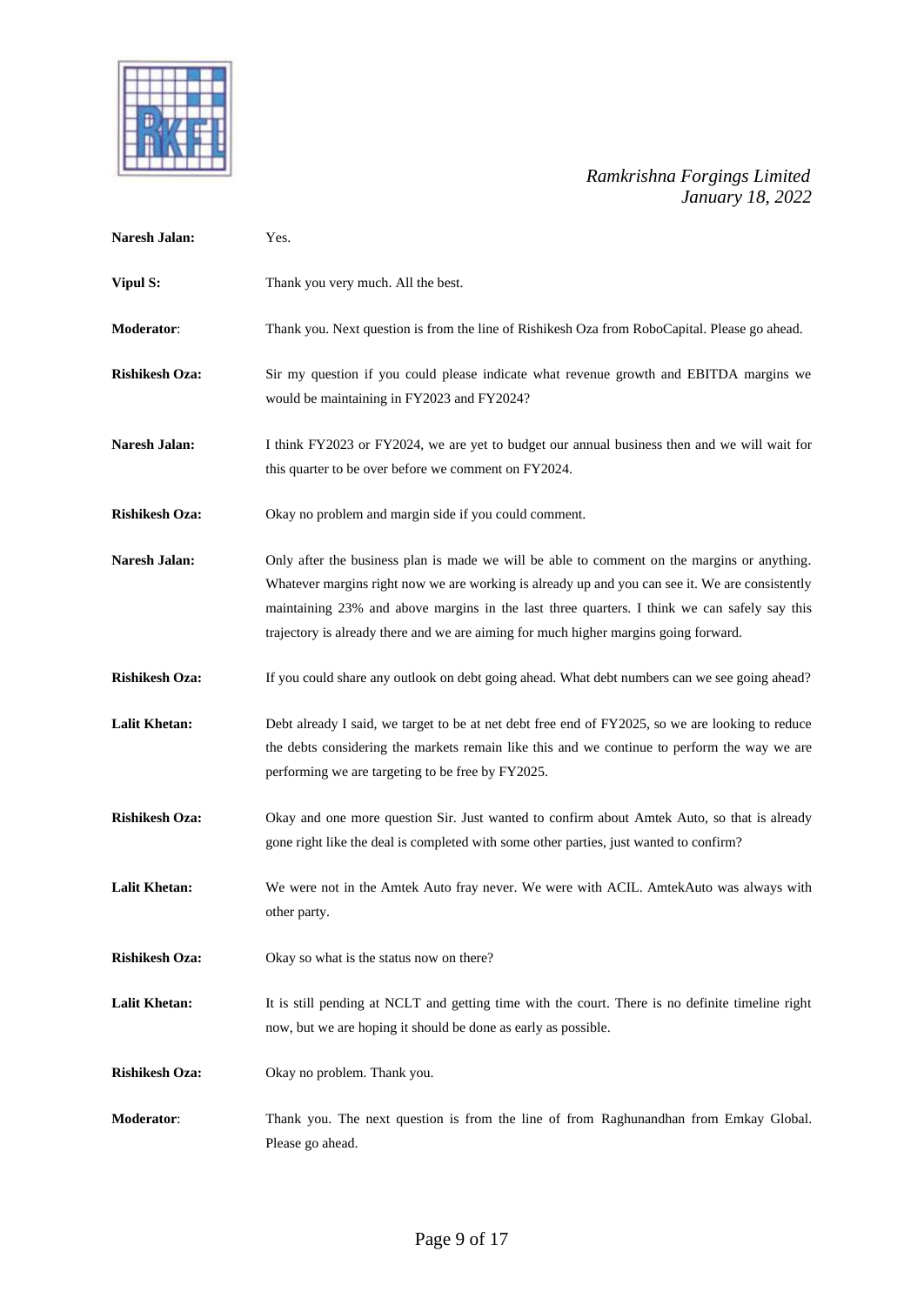

- **Raghunandhan:** Thank you Sir for the opportunity. Congratulations on very strong set of numbers. Firstly my question is on auto wins, spectacular order wins since March 2021 and if I just add up all the orders which the company is receiving roughly the order indicate that more than 6 billion or 600 Crores can get added to the topline. I mean roughly would this be a correct calculation and execution of the orders may commence in the coming quarters in both domestic and export markets, so just wanted to understand whether these orders will get fully translated into revenues by FY2024?
- Naresh Jalan: Raghu partially the orders have already started getting converted in revenue and 100% of the orders which we have already highlighted is going to get converted to revenue within FY2023 itself. We will not need to wait until FY2024 to get converted to orders.
- **Raghunandhan:** Sir led by these order wins, how will this diversify the revenue mix of the company, Europe share seems to be increasing. Company has also won orders in South America, CIS countries, how do you see the export mix over the medium term or what would you be happy about? What kind of a mix would you want to have?
- Naresh Jalan: In terms of order percentage outlook, we feel that company should in FY2023 be at 50%, 50% exports and domestic, but our ultimate aim is to increase exports to 60% plus and domestic at 40% which we feel that by FY2024 we will be able to achieve that.
- **Raghunandhan:** And how will see the geography mix?
- **Naresh Jalan:** I think North America is going to remain as the biggest portion of the cake but equally big is going to be Europe. South America will continue to be about 8% to 10% of my export.
- **Raghunandhan:** Sir like if you can also talk about how you see the share of non auto panning out over the medium term because diversification has been on our goal so just wanted to understand the steps and the thought process?
- **Naresh Jalan:** In terms of non auto overall in my export mix it should BE FY2023 we should be reaching around 15% to 20% but overall in terms of my balance sheet it may be more than little but of 20% because we have added earthmoving in a significant way in the domestic industry.
- **Raghunandhan:** Got it Sir. On the debt reduction targets congratulation on setting up this target of going to achieve , so if you can give some clarity in terms of what would be capex that would be required say in FY2023 or 2024, I mean directionally whether it will be increasing or reducing compared to the current year and also based on the current capacity of broadly about revenue potential?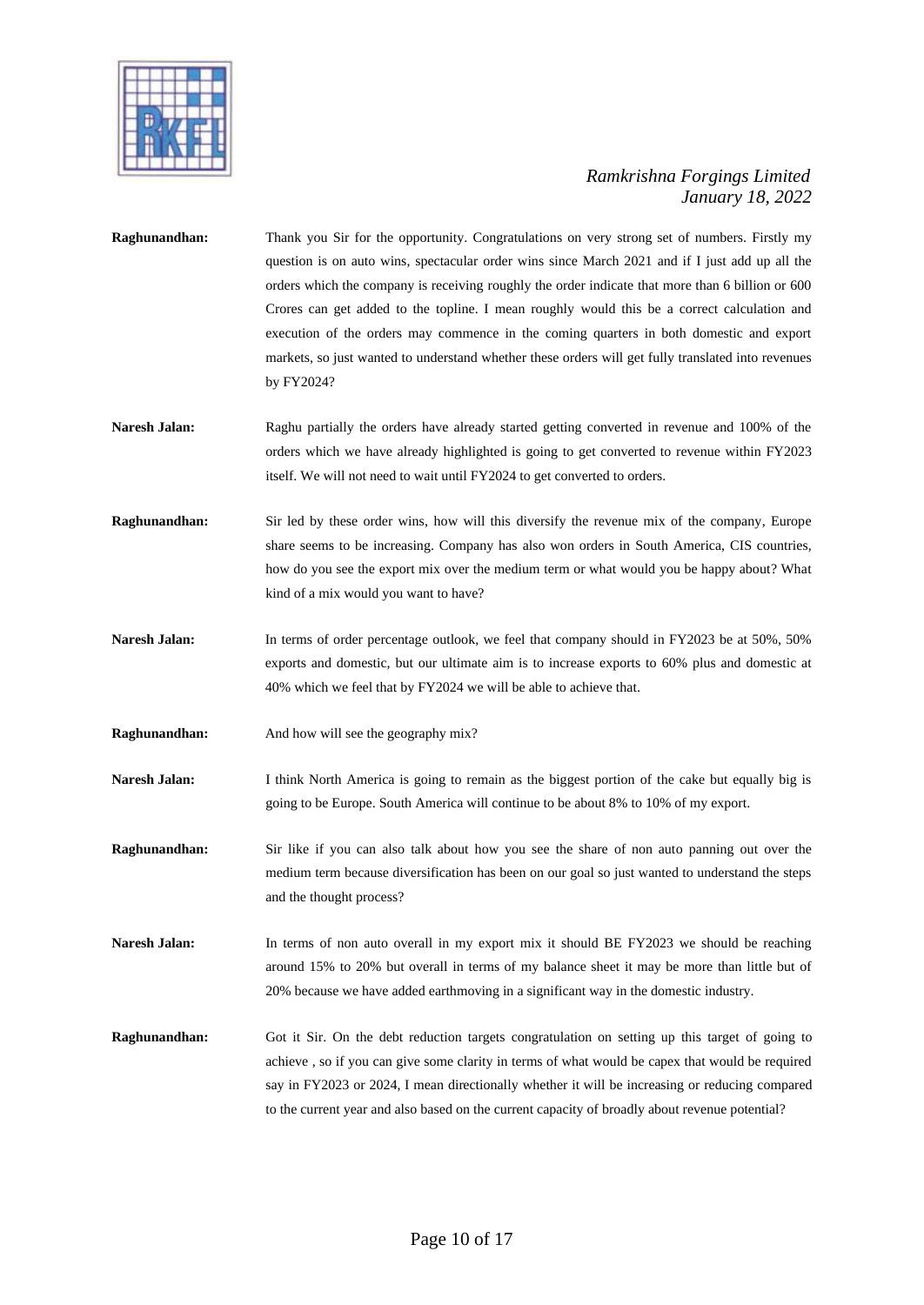

- Lalit Khetan: On the capex plan we have also stated we have the capex plan of only 50 Crores to 75 Crores each year for the next two years and that will take care of maintenance capex or it will take balancing is what we would like to add so that is all we need for the next two years. **Raghunandhan:** Got it Sir. Thank you so much Sir I will come back in the queue. **Moderator:** Thank you. The next question is from the line of from Dhiral from PhillipCapital. Please go ahead. **Dhiral:** Good afternoon Sir and thanks for the opportunity so for next year Sir, we will be generating 600 Crores more. So for FY2023 is it fair to assume that incrementally we will be generating 600 Crores more revenue because of the order which we have, when in large maybe eight to nine months plus whatever will be the industry growth rate? Lalit Khetan: No this entire 600 Crores will not be done in the next year because some orders for a period of two year or three years so it will be depending upon the quantity. we are going to start supplying in the next year. Naresh Jalan: Also basically these orders are going to get into commercial production in different quarters of this year FY2023 so I think it is safely to say that the entire Rs.600 Crores will be in the topline
- in FY2024, but partially each part of orders will be in commercial production in this year and we will be in the balance sheet and by end of financial year FY2023 the entire Rs.600 Crores will go into revenue.
- **Dhiral:** Again in the auto side we are seeing in fast transition towards EV so even this may come even in the truck segment so any threat to our business because of this emergence of EV?
- **Naresh Jalan:** My entire exposure to EV is 0.8% of my balance sheet. In case EV is fully operational, I will get affected by only 0.8% of my balance sheet. It is pretty significant. In terms of IC engines, we supply only 0.8% of the total sales is only to IC engines.
- **Dhiral:** Okay so that is good to hear that and Sir we were also looking to enter into passenger vehicle segment anything in pipeline for that?
- **Naresh Jalan:** I think you will need to wait for couple of days or a month to hear some good news in passenger vehicles segment.
- **Dhiral:** Sir lastly whatever capacity which we have right now is it suffices for the orders in which that we have in the last few months or we will be incurring capex for that?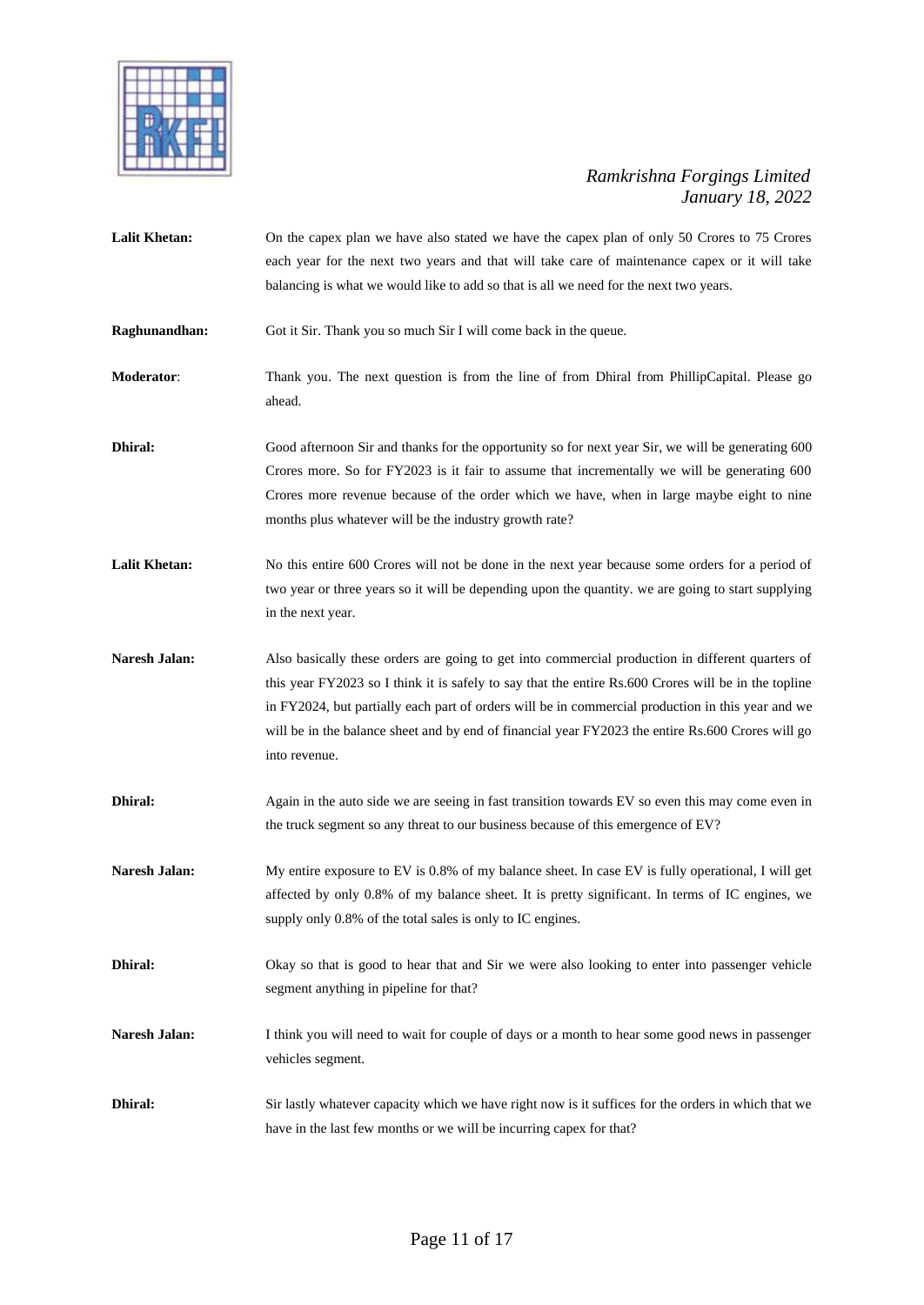

- **Naresh Jalan:** No we will not incur any additional capex to put this in commercial production and like Lalit has answered to the previous question everything whatever in terms of capex has to be done is included in the number Rs.75 Crores for the annualized budget of FY2023.
- **Dhiral:** Thank you so much Sir. That is it from my side.
- **Moderator:** Thank you. The next question is from the line of Raghunathan from Emkay Global. Please go ahead.
- **Raghunathan:** Thank you Sir for the followup opportunity. The company has been improving its content per vehicle so wanted to understand how you see that triggers for improving the content? For instance, there were efforts happening from like front axle components to front axle assembly so just wanted to understand what are the steps here and how things will pan out over the next few years?
- Naresh Jalan: Raghu, if you see my topline for only domestic industry and put it across with what has happened in commercial vehicle or in LCV in domestic industry. You will be able fully gather that the amount or the topline we are able to achieve is only because of the change in premix and improved content of vehicles has given us that topline while vehicle production has not increased we have been able to do significantly well quarter on quarter on domestic industry only because of improvement in content.
- **Raghunathan:** Perfect Sir and how do you see the potential going forward?
- Naresh Jalan: It is a continuous effort from us in terms of improving content and getting into more compensating components basically getting into more assemblies, getting buyers to agree for buying in aggregate rather than buying any loose components. This is a continues effort, which we are working with the buyers of the OEMs and he is going to plan out in every quarter and like I said in my first call of this year, we are in here for a long run and whatever industry does we will be much ahead of the industry in terms of the growth in revenue of our topline.
- **Raghunathan:** Got it Sir. Sir on the industry side especially the Class 8 trucks like recently there has been that infra bill in US which were passed and within that some \$110 billion is towards construction of roads and bridges? Are you hearing anything from your customers that given this strong spending, which the government is doing over the next five years it might lead to elongation of the CV upcycle or further strengthening of the CV upcycle over the next two to three years?
- **Naresh Jalan:** I think Raghu CV cycle nothing is going to happen in terms of drop in calendar year 2022 or 2023. What you are seeing right now is only because of semiconductor issues. Semiconductor issue as is ongoing gets resolved you will see a sudden spurt in demand in Class 8. Right now the backlogs of orders are so huge that I do not think the OEMs are even prepared to takes orders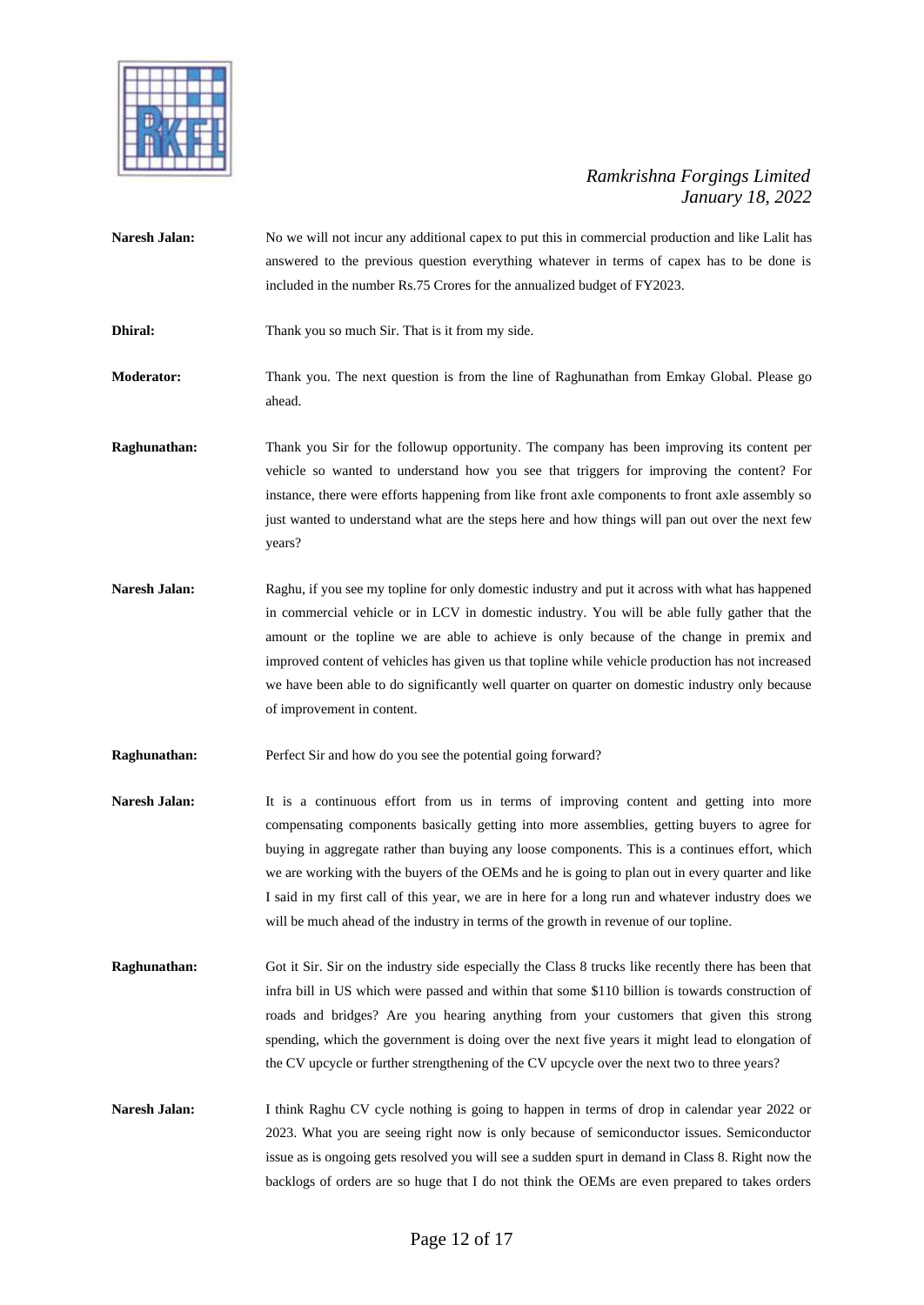

because of the commodity pricing changing every month so everybody is on a wait and watch policy and waiting for the semiconductor issue to get resolved and as and when you see that you will be able to see the jump in demand also.

- **Raghunathan:** Sir I just wanted to better understand the drivers of margin expansion ahead? Would it be an improvement in the product mix where we are shifting from components to assemblies, would it be the improvement in the machine ratio or increase in export mix which should drive mass? How do you see the trajectory and what are the triggers and also if you can share what is the current machining mix and what is the target for you say one year down the line?
- **Naresh Jalan:** Raghu these are all basically premix of lot of things. While we are working on assemblies we are working on aggregates with the customers, but cost saving is an opportunity, which is always there in the organization and we are aggressively working in terms of cost savings. As of now, we do close to around 80% plus components in fully finished or semi-finished condition to our customers in different stages and our intention is that by FY2023 end we should be 95% in fully machined or semi-finished condition as per customer requirement, but margin expansion from here on you will be able to see the significant cost savings which we are continuously doing in terms of bringing in automation into the system and getting away with the costly manpower in the plant. That is one of the biggest drivers, which is going on and it is continuous effort which will keep on improving our margins going forward.
- **Raghunathan:** Got it Sir. Thank you very much. I will get back to the queue.
- **Moderator:** Thank you. The next question is from the line of V P Rajesh from Banyan Capital. Please go ahead.
- **V P Rajesh:** Thanks for the opportunity. Most of my questions have been answered. Just one question In terms of the Rs.600 Crores order wins you had so far this year how much of that will translate into revenue in fiscal year FY2024?
- Naresh Jalan: In fiscal year FY2024, 100% of those will be in the revenue from day one. In FY2024 so partially you will be able to see it is coming into serial production because right now we are at sample changes and other things, field trials so we expect by quarter on quarter this revenue is going to come into commercial production, but we are pretty confident by end of FY2023 the entire 100% of the order is going to get into commercial production.
- **V P Rajesh:** Then will it continue each year after that or how will it work? Will it drop off from there 2025 or 2026?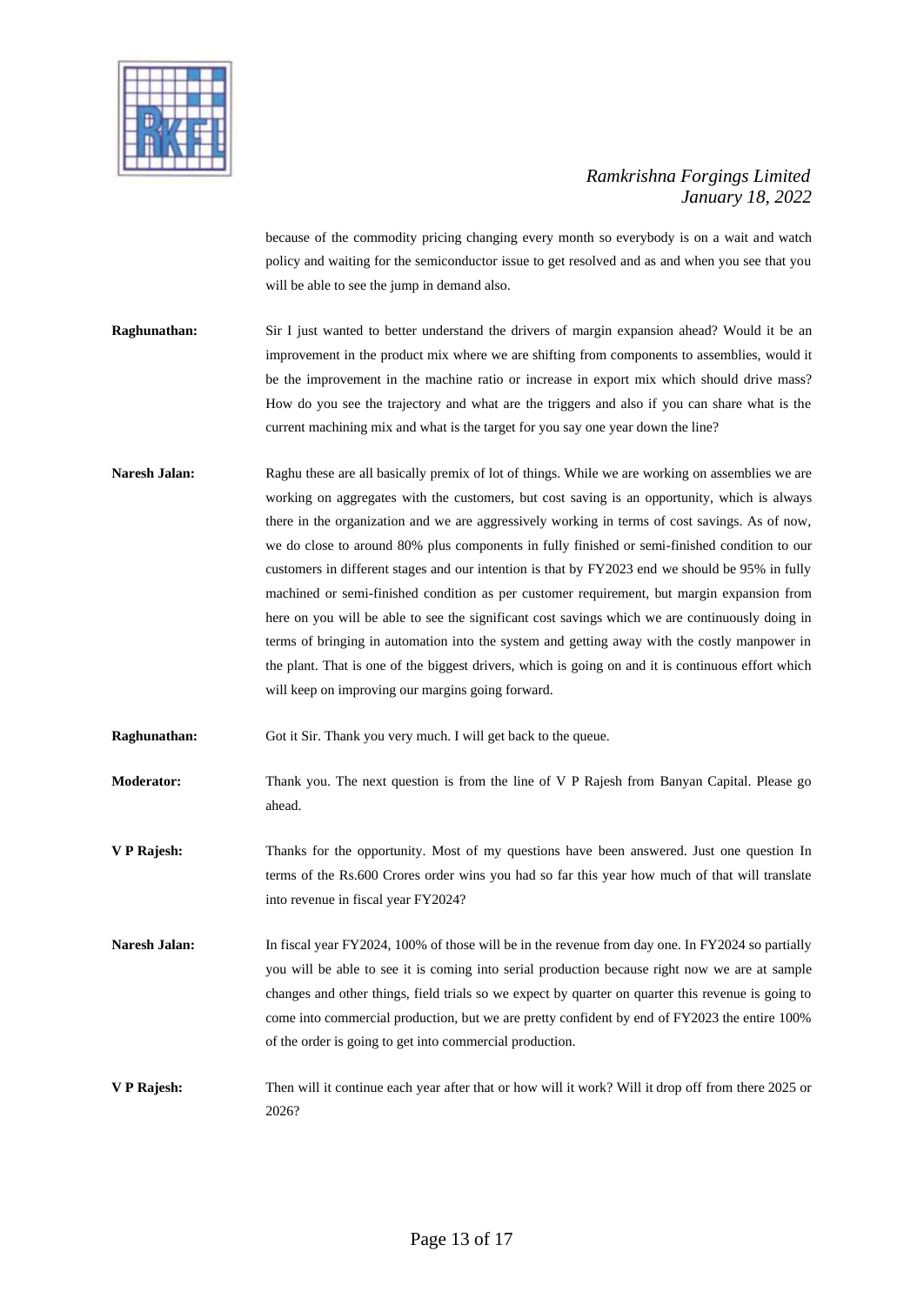

| Naresh Jalan:         | In each contract we have mentioned the validity of the contract also. Some contracts are for two<br>years. Some are for three years and some for five years so it depends on the validity of each<br>contract how many years it is going to continue.                                                                    |
|-----------------------|--------------------------------------------------------------------------------------------------------------------------------------------------------------------------------------------------------------------------------------------------------------------------------------------------------------------------|
| V P Rajesh:           | Thank you. That is all I had.                                                                                                                                                                                                                                                                                            |
| <b>Moderator:</b>     | Thank you. The next question is from the line of Abhishek Jain from Dolat Capital. Please go<br>ahead.                                                                                                                                                                                                                   |
| <b>Abhishek Jain:</b> | Thank you Sir for the followup opportunity. Your interest and net debt is increasing<br>continuously. There is some pressure on the working capital side as well because of the inventory<br>buildup so what is your plan to generate absolute requirement of the debt? Are you also looking<br>to raise equity capital? |
| <b>Naresh Jalan:</b>  | We had got approval from the shareholders to raise fund to the extent of Rs.500 Crores and we<br>will let you know at appropriate time when we decide on that and then we will announce it<br>appropriately.                                                                                                             |
| <b>Abhishek Jain:</b> | What is the objective of raising of this fund? Is it debt repayment or the capex?                                                                                                                                                                                                                                        |
| <b>Lalit Kumar:</b>   | Certainly the fund whatever will be raised will be used for the repayment of debt. That will<br>accelerate. If we raise the fund it will accelerate our debt repayment period. What we have<br>targeted debt free by FY2025 we will be achieve it much earlier.                                                          |
| <b>Abhishek Jain:</b> | Sir a book keeping question. How much is the gross block addition and capex for FY2022?                                                                                                                                                                                                                                  |
| <b>Lalit Kumar:</b>   | FY2023 we have the gross block addition of around Rs.200 Crores so far another Rs.185 Crores.                                                                                                                                                                                                                            |
| <b>Abhishek Jain:</b> | Gross block addition is the Rs.200 Crores right Sir? The Rs.185 Crores for FY2022 so far?                                                                                                                                                                                                                                |
| <b>Lalit Kumar:</b>   | Sorry FY2022.                                                                                                                                                                                                                                                                                                            |
| <b>Abhishek Jain:</b> | It is including CWIP?                                                                                                                                                                                                                                                                                                    |
| <b>Lalit Kumar:</b>   | Yes.                                                                                                                                                                                                                                                                                                                     |
| <b>Abhishek Jain:</b> | How much capex for FY2022?                                                                                                                                                                                                                                                                                               |
| <b>Lalit Kumar:</b>   | I am not able to hear you Abhishek properly.                                                                                                                                                                                                                                                                             |
| <b>Abhishek Jain:</b> | How much capex for FY2022 Sir?                                                                                                                                                                                                                                                                                           |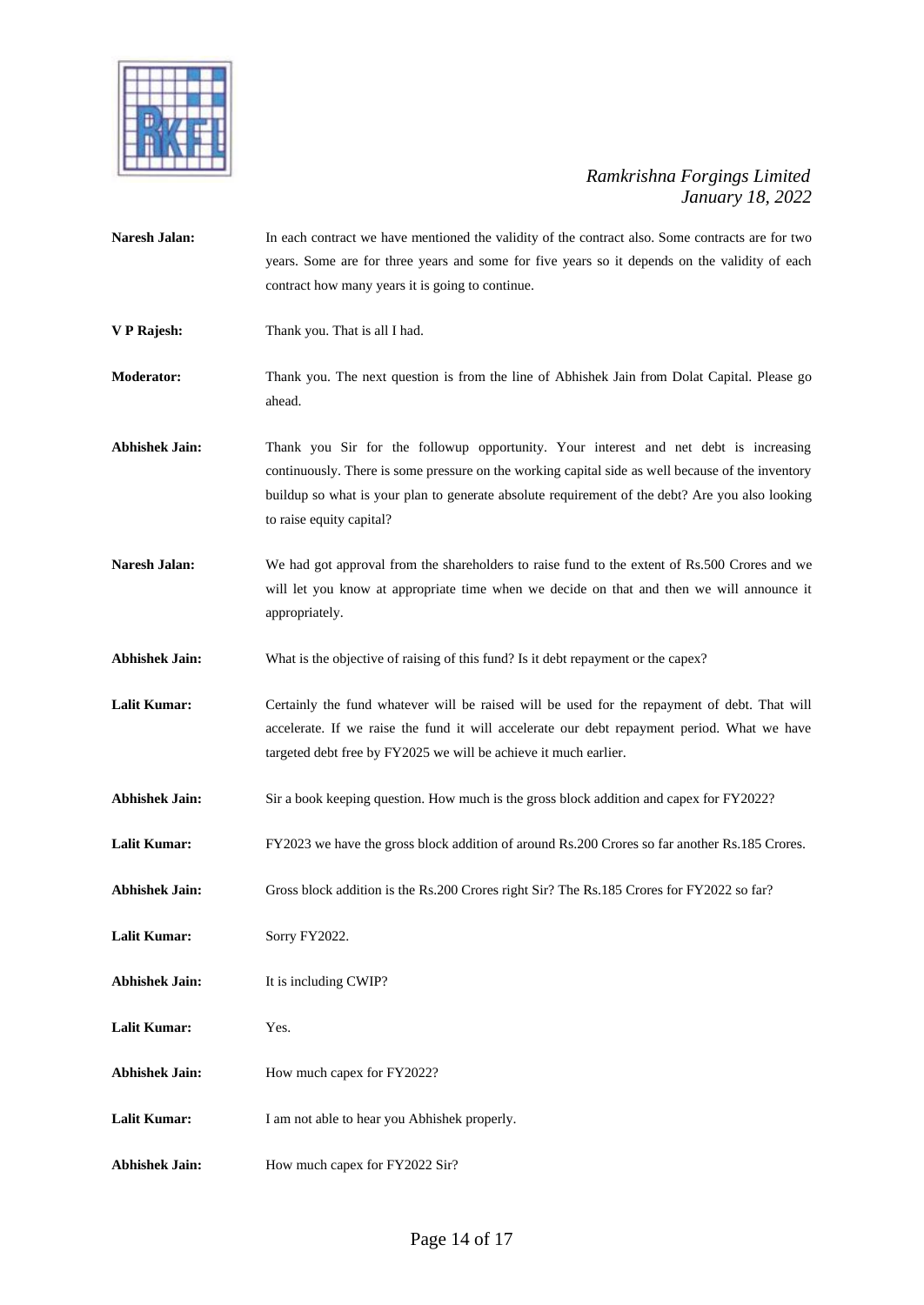

| <b>Lalit Kumar:</b>   | FY2023?                                                                                                                                                                                                                                                                                              |
|-----------------------|------------------------------------------------------------------------------------------------------------------------------------------------------------------------------------------------------------------------------------------------------------------------------------------------------|
| <b>Abhishek Jain:</b> | FY2022 Sir?                                                                                                                                                                                                                                                                                          |
| <b>Lalit Kumar:</b>   | FY2022 already I said we have done Rs.185 Crores and another Rs.10 Crores to Rs.15 Crores for<br>the last quarter. It should be near Rs.200 Crores for the full year.                                                                                                                                |
| <b>Abhishek Jain:</b> | How is the current debt situation Sir?                                                                                                                                                                                                                                                               |
| <b>Lalit Kumar:</b>   | we are around Rs.1300 Crores of debt.                                                                                                                                                                                                                                                                |
| <b>Abhishek Jain:</b> | Thanks Sir. That is all from my side.                                                                                                                                                                                                                                                                |
| <b>Moderator:</b>     | Thank you. The next question is from the line of Aditya Sen from RoboCapital. Please go ahead.                                                                                                                                                                                                       |
| <b>Aditya Sen:</b>    | Congratulations on the numbers Sir. Here the target to utilize 90% of your capacity by Q4 this<br>year so can you please throw some light on the present and going forward capacity utilizations?                                                                                                    |
| <b>Lalit Kumar:</b>   | Can you repeat your question please?                                                                                                                                                                                                                                                                 |
| <b>Aditya Sen:</b>    | You have a target to achieve 90% of your capacity utilization by Q4 this year right so can you<br>please throw some light on the present and going forward capacity utilization?                                                                                                                     |
| <b>Lalit Kumar:</b>   | We have right now achieved a 73% capacity utilization and that is also because we have very<br>minuscule sale on our fabrication capacity which is going to increase quite significantly next year<br>and the capacity utilization are likely to remain at this level by Q4 this year. It is nearby. |
| <b>Aditya Sen:</b>    | Thank you. Got it.                                                                                                                                                                                                                                                                                   |
| <b>Moderator:</b>     | Thank you. The next question is from the line of Viral Shah from Enam Holdings. Please go<br>ahead.                                                                                                                                                                                                  |
| <b>Viral Shah:</b>    | Thank you for the opportunity. Sir just one clarification did I understand it correctly that when<br>you mean you want to become net debt free by FY2025 it does not include any funds raised from<br>the QIP?                                                                                       |
| <b>Naresh Jalan:</b>  | We are not talking about any fund raise right now because we have not decided on the fund raise.<br>Without fund raise, we are targeting FY2025 as zero debt company and in case we raise funds if<br>at all it will only accelerate our ambition to be net debt free before FY2025.                 |
| <b>Viral Shah:</b>    | Just to clarify this would be short term as well as long term debt right?                                                                                                                                                                                                                            |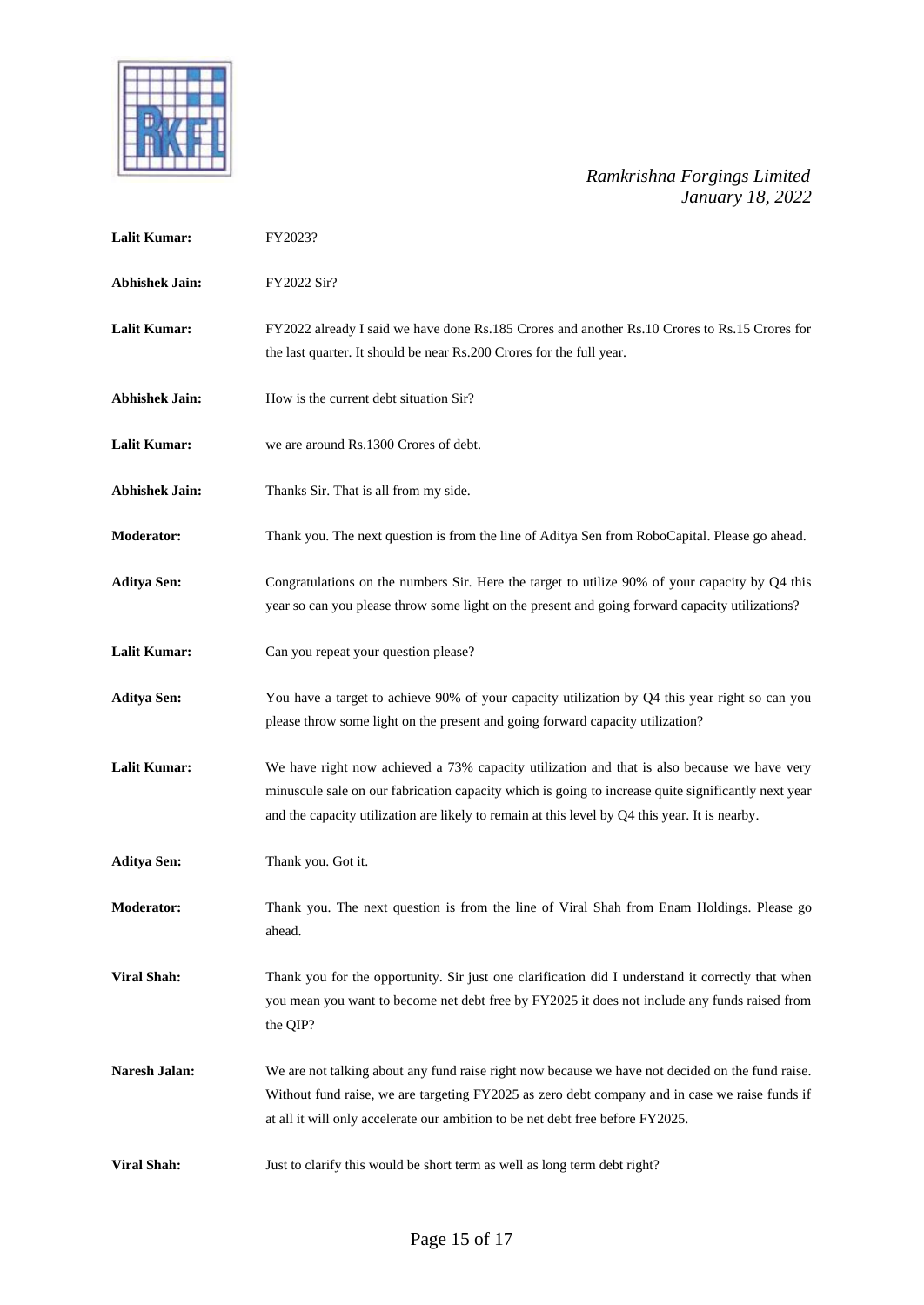

| Naresh Jalan:        | For me it is a total debt and total debt is going to be zero. That is what we are talking about.                                                                                                                                                                                                                                                                           |
|----------------------|----------------------------------------------------------------------------------------------------------------------------------------------------------------------------------------------------------------------------------------------------------------------------------------------------------------------------------------------------------------------------|
| <b>Viral Shah:</b>   | Perfect. Thank you for this clarification. Thanks.                                                                                                                                                                                                                                                                                                                         |
| Moderator:           | Thank you. The next question is from the line of Mitul Shah from Reliance Securities. Please go<br>ahead.                                                                                                                                                                                                                                                                  |
| <b>Mitul Shah:</b>   | Thank you for the followup opportunity. Sir as far as our presentation over 20% plus volume is<br>or revenue is from others that is non-auto so can you give broader bifurcation or details on this<br>non-auto side? What this includes and what percentage?                                                                                                              |
| Naresh Jalan:        | Mitul percentage is extremely difficult, but non-auto is basically oil and gas, tractors and<br>earthmoving equipments and railways all these taken together is others basically.                                                                                                                                                                                          |
| <b>Mitul Shah:</b>   | Can you please just ballpark for only oil and gas part? Is it sizeable? It is like more than 20%?                                                                                                                                                                                                                                                                          |
| Naresh Jalan:        | . I think it is close to around 10%.                                                                                                                                                                                                                                                                                                                                       |
| <b>Mitul Shah:</b>   | Sir secondly on the utilization side in most of the past occasions in case of ring rolling as well as<br>forging we have surpassed 100% or even in some cases which range to 125% of the utilization<br>for example in Q1 FY2022? Up to what percentage beyond 100% like can we go to 130% to<br>140% in which segment out of these three ring rolling, forging and press? |
| <b>Naresh Jalan:</b> | Mitul I think it is extremely difficult to predict that. Right now whatever Lalit is giving figures is<br>on a mean value of utilization and if at all we get everything on the top end of the utilization, I<br>think then you can see more than 100% utilization in every place, but it is only premix which<br>plays the part in terms of utilization improvement.      |
| <b>Mitul Shah:</b>   | But can we go to like on a blended basis 110% to 120% also and if we get that type?                                                                                                                                                                                                                                                                                        |
| Naresh Jalan:        | If at all tomorrow we get 100% of our jobs or more than 100% of our jobs at the top end of the<br>tonnage obviously we can go at 110% or 120% because our declared capacity is in the mean<br>value.                                                                                                                                                                       |
| <b>Mitul Shah:</b>   | So there is always cushion up to like 15% to 20% extra?                                                                                                                                                                                                                                                                                                                    |
| Naresh Jalan:        | Yes, but that will only depend on how the economy shapes up and if the demand is full on and<br>we are back to the old days of demand I think then yes you can see the 100% plus the best<br>utilization every single place.                                                                                                                                               |
| <b>Mitul Shah:</b>   | In other words we may not require any major capacity expansion for the next two or three years?                                                                                                                                                                                                                                                                            |